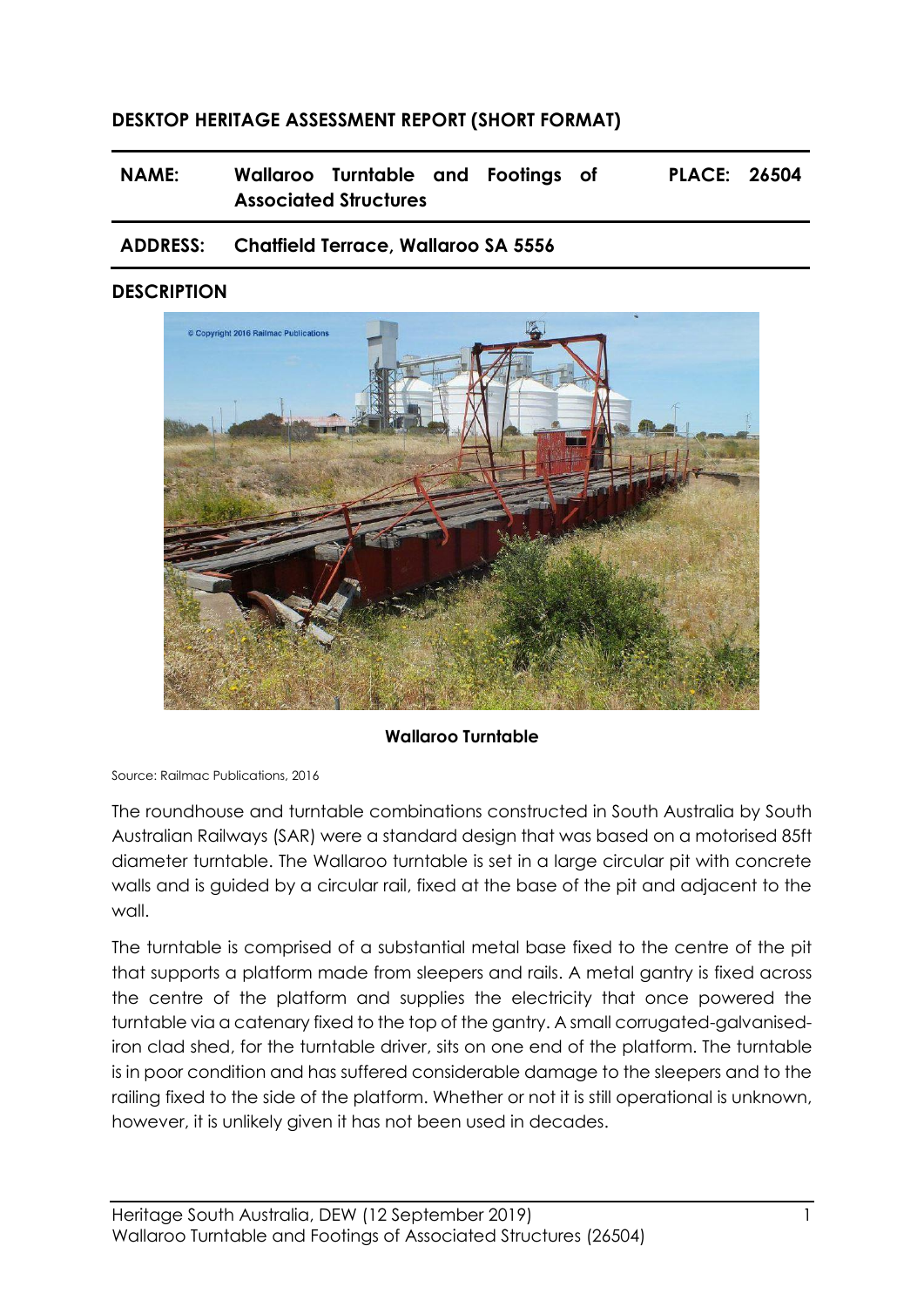# **HISTORY**

In 1851, Walter Watson Hughes and Captain John Duncan took up the 'Tickera' and 'Tiparra' pastoral leases on the land to the north and south of Wallaroo, while the 'Wallaroo' pastoral lease was taken up by Robert Miller in 1854. However, Miller surrendered his lease to Hughes in 1857. Two years later James Boor, one of Hughes' shepherds discovered copper ore and Hughes in partnership with Thomas Elder, Robert Barr Smith and Edward Stirling established the Wallaroo mine. In all, 14 mines were operated in the area including at Moonta and Kadina.

The township of Wallaroo was surveyed by the government in late 1860 and the foreshore allotments were sold to the Wallaroo Mining Company who established a smelter there in 1861. A jetty was also constructed nearby in 1861, heralding the development of one of South Australia's busiest nineteenth-century ports. A private horse-drawn tramway (railway) was built between Wallaroo and Kadina in 1862 and between Moonta and Wallaroo in 1866 to transport the ore to the smelter and/or jetty for transportation to market. The lines were later acquired by the government in 1878.

The government continued to develop railways in the region, initially connecting agricultural and mining areas with ports, for example the line between Port Wakefield and Hoyleton in 1870, and then expanded the network to link the settled areas of the State. Wallaroo was connected to Adelaide via the network in 1880. A railway station was constructed in the 1880s and was replaced by a new station including a locomotive shed in 1914 (the Station is a State Heritage Place SHP 12375).

The merger of the Wallaroo and Moonta companies led to the formation of the Wallaroo and Moonta Mining and Smelting Company in 1890 and resulted in the diversification and adoption of new technology. However by the 1920s the low price of copper, increasing costs and industrial problems resulted in the closure of the mine in 1923. Although stockpiled ore kept the smelter running until the mid-1920s, most of the smelter works were demolished in 1926 to make way for an expansion of the sulphuric acid and fertilizer works then owned by Wallaroo-Mt Lyell Fertilizers Limited. While the copper industry was at an end, Wallaroo remained an important shipping port for grain and fertilizer and in particular wheat.

A new railway yard was constructed at Wallaroo in 1926 as a part of the rejuvenation of SAR that took place during the 1920s under the leadership of Commissioner WA Webb. The conversion of the western portion of the system from narrow to broad gauge resulted in new railway and shipping facilities at Wallaroo, including a new jetty and railway yard comprised of: a one bay roundhouse and turntable; 16 cottages to accommodate SAR employees; the relocation of the goods/running sheds from the station to the new railway yards; coal handling plant; and, a new concrete traffic office.

The need for a roundhouse and turntable at Wallaroo was brought into question in 1950, when Mr EH McAlees MLC asked why SAR proposed to remove the roundhouse from Wallaroo and relocate it to Mile End. Mr McAllees further noted that there was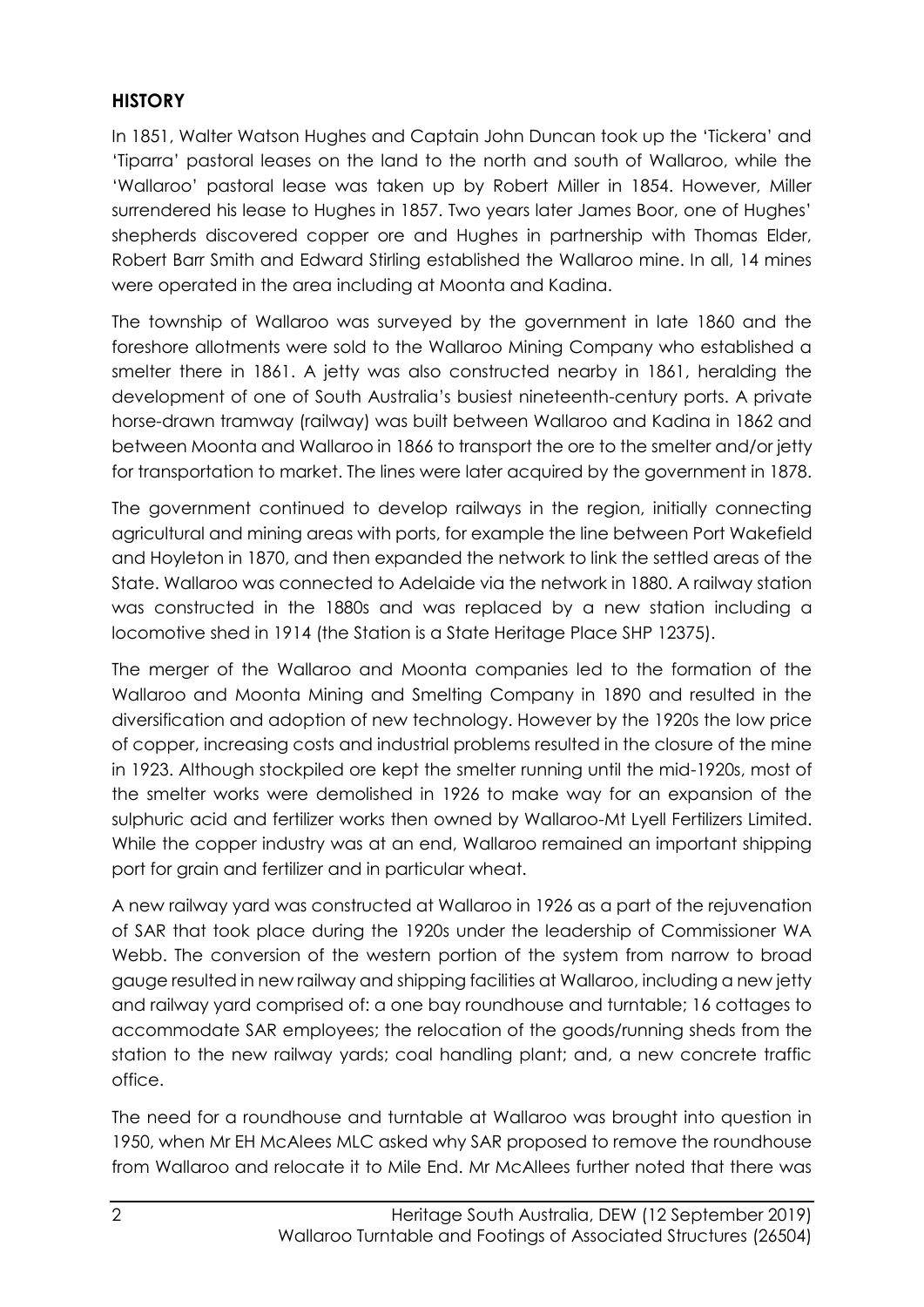often up to three locomotives that required overnight stabling. The Hon M McIntosh took the question on notice, however, it was 1952 before the matter was reported upon again in the newspapers. It seems that the construction of an additional bay to the roundhouse was to commence in early 1953 and that the delay was due to a shortage of materials and labour. It is not clear why the matter went from removal of the roundhouse to its extension or if the extension eventuated.

In 1958, a deep-sea grain bulk-handling facility was constructed at Wallaroo by the South Australian Harbors Board and increased the speed and efficiency of the port as it removed the need for lightering by enabling larger ships to dock. The deregulation of road freight in 1964 also challenged rail's dominance as the primary means to transport freight and in the context of this report, grain from the surrounding agricultural areas to the bulk-handling facility at Wallaroo.

The increase in private car ownership and use resulted in the closure of passenger rail services to Wallaroo in 1969. The closure of the lines between Moonta and Wallaroo and between Paskeville and Balaklava in 1984 effectively ceased all but very local rail operations to Wallaroo. Six years later, the line between Paskeville and Kadina was also closed. It appears that the line between Kadina and Wallaroo remained in operation until 1993.

What role the turntable and the other associated structures continued to play is unclear. However, aerial imagery taken between 1979 and 1981 shows that the rail yard had been cleared of all structures with the exception of the turntable and barracks (not considered as a part of this assessment).



### **New railway facilities at Wallaroo, c1927. The turntable is located in front of the roundhouse.**

Source: SLSA B23944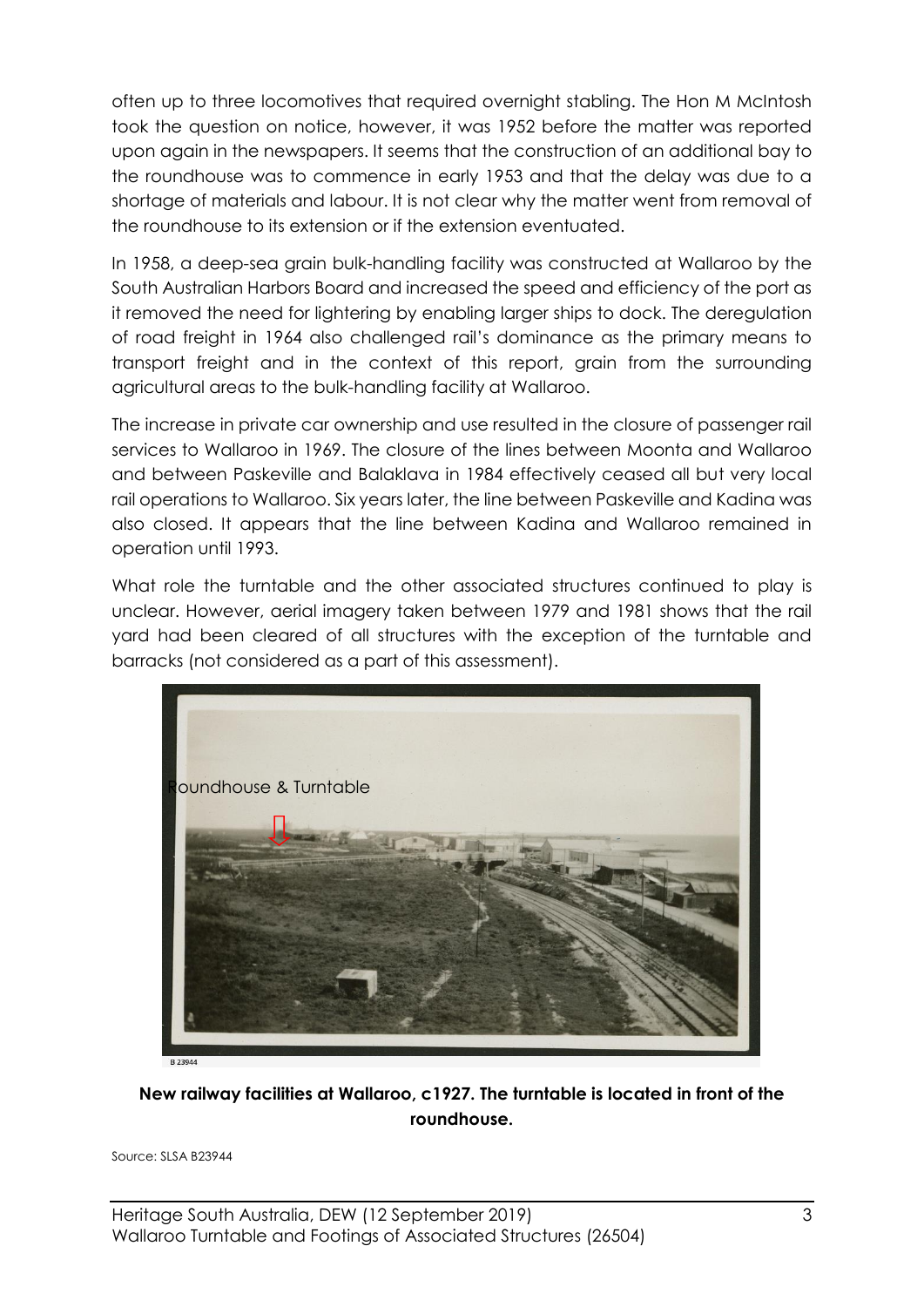# **ASSESSMENT OF HERITAGE SIGNIFICANCE**

# **Comparability / Rarity / Representation:**

### **South Australian Railways (SAR)**

SAR and the railway network it created throughout the State made a vital and ongoing contribution to the economic development of South Australia during the nineteenth and twentieth centuries. Across the State there are 91 State Heritage Places and 83 local heritage places that represent the various aspects of railway development in South Australia from its first establishment in the 1850s until today.

Of the 91 State Heritage Places, 23 are associated with the development of the railways during the first decades of the twentieth century and/or with the rejuvenation of SAR in the 1920s by Railway Commissioner WA Webb.

A sample of State Heritage Places that represent the Webb era rejuvenation of SAR include:

- Murray Bridge Railway Bridge 1925 (SHP 13826)
- Victor Harbor Railway Station Historic Site 1925 (SHP 11730)
- Port Lincoln Railway Station 1927 (SHP 14608)
- Abminga Railway Station Complex 1928 (only the foundations and locomotive inspection pit remains) (SHP 19146)
- Adelaide Railway Station 1928 (SHP 10844)

### **Turntables**

There are eight turntables entered on the Register, four are State Heritage Places and four local heritage places, namely:

- Balaklava Railway Station Complex, including goods shed, passenger station, turntable, silos and crane, Railway Terrace BALAKLAVA, (SHP 12942)
- Peterborough Roundhouse & Turntable (Steamtown Heritage Rail Centre), Railway Terrace PETERBOROUGH, built as a part of Webb's rejuvenation of SAR, (SHP 12694)
- Strathalbyn Railway Station Complex, including Station Building, Goods Shed, Raised Metal Water Tank and Turntable, 20 South Terrace STRATHALBYN (SHP 14088)
- Tailem Bend Turntable, Webb Street TAILEM BEND, built as a part of Webb's rejuvenation of SAR, (SHP 17078)
- Brinkworth Railway Station Complex, Main Street BRINKWORTH, (LHP)
- Railway Turntable, Lacepede Street MOUNT GAMBIER, (LHP)
- Former railway yard, Turntable and Palm Trees (3), Lot 21 Eyre Terrace VICTOR HARBOR, (LHP)
- Former Railway Station, platform, stock ramp, platform crane, water tower, stand pipe, turntable pit and footings, wrought iron gate, strainer posts, and railway iron fencing, 8 Railway Terrace WILLUNGA (LHP)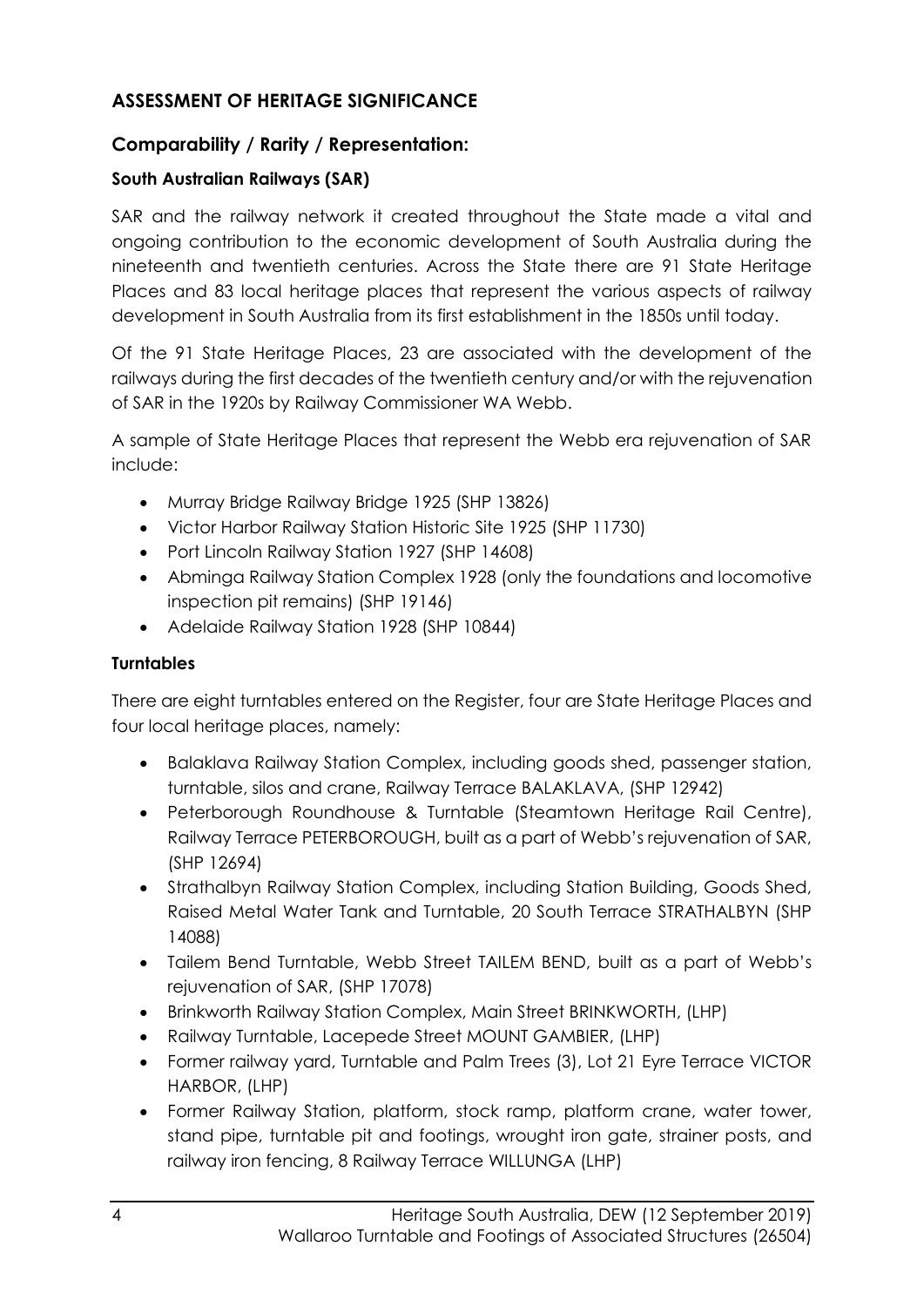Although not currently heritage listed, a turntable and roundhouse were constructed during the 1920s as part of Webb's rejuvenation of SAR – namely the Port Lincoln Railway Yard and Workshops (currently being assessed). In comparison to Wallaroo, the Port Lincoln workshops, including the turntable and roundhouse, appear to retain a high degree of integrity and intactness.

## **Wallaroo**

The town of Wallaroo has six State Heritage Places and no local heritage places. One of the places, the Wallaroo Railway Station, John Terrace Wallaroo (SHP 12375) is associated with the development of the railway at Wallaroo during the nineteenth and early twentieth centuries.

### **Past Consideration in Heritage Surveys**

The Railway Heritage of Wallaroo has been considered in two heritage surveys, 'Railway Heritage of South Australia' by Donovan and Associates for the National Trust of SA in 1992 and again in 1998 by Weidenhofer Architects in 'Heritage of the Yorke Peninsula'.

Donovan and Associates noted that there was once a large and busy railway yard at Wallaroo, however, by the early 1990s all that remained was a barracks and turntable (subject of this assessment). Donovan and Associates did not recommend that the barracks or turntable be nominated for consideration for State Heritage listing. The survey predated legislation for local heritage listing (*Planning and Development Act 1993*).

The Wallaroo turntable was not identified in the 1998 survey prepared by Weidenhofer Architects, however, they did recommend the Kadina Railway Complex including the turntable located there for local heritage listing. The Kadina Railway Complex was not listed as a local heritage place, however the Kadina Station building is a State Heritage Place (SHP 10187). The Wallaroo barracks were also not recommended for either local or State heritage listing.

# **Assessment against Criteria (Under Section 16 of the** *Heritage Places Act 1993):*

# **(a) it demonstrates important aspects of the evolution or pattern of the State's history.**

With regard to this criterion, consideration has been given to *Guidelines for State Heritage Places,* that note:

*The place should be closely associated with events, developments or cultural phases which have played a significant part in South Australian history. Ideally it should demonstrate those associations in its fabric.*

*Places will not normally be considered under this criterion if they are of a class of things that are commonplace, or frequently replicated across the State, places associated with events of interest only to a*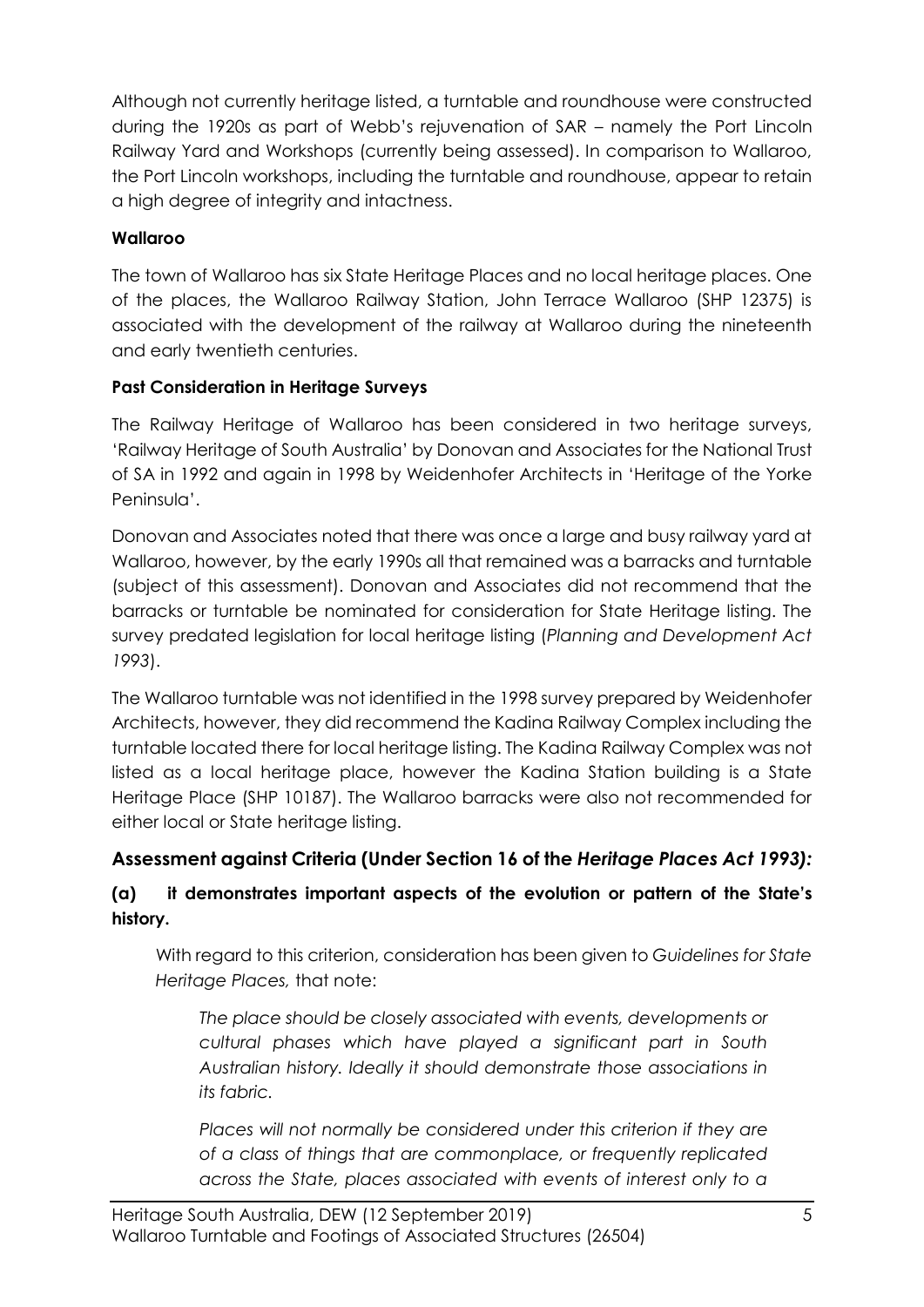*small number of people, places associated with developments of little significance, or places only reputed to have been the scene of an event which has left no trace or which lacks substantial evidence.*

The rail network developed between Wallaroo, Moonta and Kadina in the 1860s to transport copper ore to Wallaroo for smelting and/or transportation by ship to market played a vital role in the economic development of South Australia in the nineteenth century. During the 1870s and 1880s, the rail network was extended across the Yorke Peninsula to link agricultural areas with port facilities, for example at Wallaroo and Hoyleton. Passenger services also commenced and Wallaroo was linked to Adelaide in 1880.

However, by the time new railway facilities were constructed at Wallaroo in 1926, including the turntable and footings of associated structures (subject of this assessment), copper mining had ended and the smelter closed. While a fertiliser plant did operate from the smelter site and grain was transported by rail to the port at Wallaroo, it continued an already established pattern of transportation that was increasingly challenged as road-based vehicles became more prevalent. In 1950, SAR proposed removing the roundhouse and it was only through political intervention that it was retained, suggesting that the railway requirements offered by the site at Wallaroo were already contracting.

In 1958, the construction of bulk-handling facilities at Wallaroo revolutionised the transportation of South Australia's grain exports. Deregulation of road freight in 1964 further hastened the decline of rail services to Wallaroo resulting in its closure in the 1980s. By that time, the roundhouse and other structures had been demolished for a number of years, leaving only the turntable and barracks on site. While the turntable and footings of associated structures were important to the history of Wallaroo, they did not make a notable or influential contribution to the pattern of the State's history but rather continued an existing pattern that went into decline within decades of the turntable's and other structures' construction.

It is recommended that the nominated place **does not** fulfil criterion (a).

# **(b) it has rare, uncommon or endangered qualities that are of cultural significance.**

With regard to this criterion, consideration has been given to *Guidelines for State Heritage Places,* that note:

*The place should demonstrate a way of life, social custom, industrial process or land use which is no longer practised, is in danger of being lost, or is of exceptional interest. This encompasses both places which were always rare, and places which have become scarce through subsequent loss or destruction.*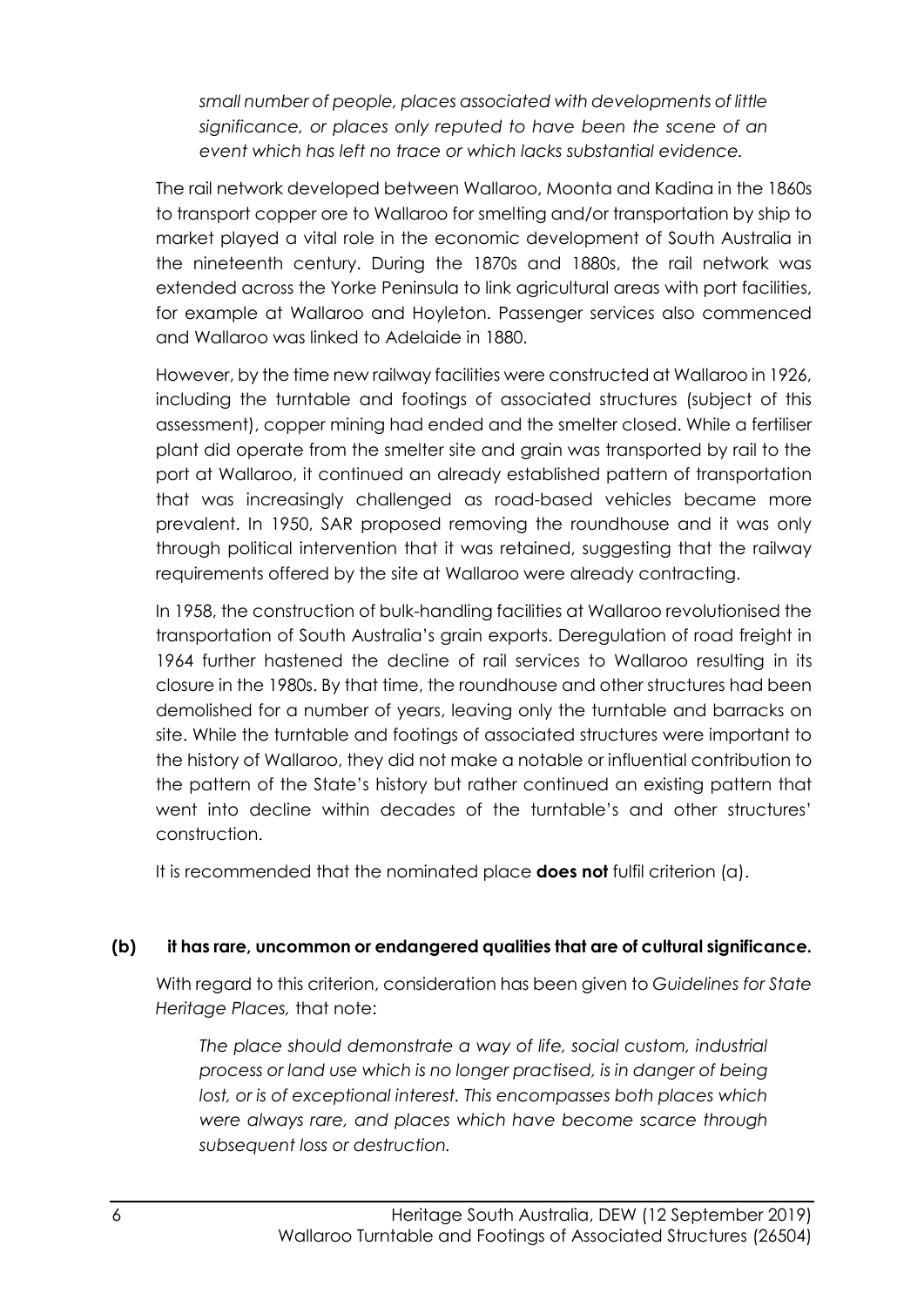*Places will not normally be considered under this criterion if their rarity is merely local, or if they appear rare only because research has not been done elsewhere, or if their distinguishing characteristics have been degraded or compromised, or if they are at present common and simply believed to be in danger of becoming rare in the future.*

Only eight combinations of a turntable and roundhouse were constructed in South Australia, six during the 1920s rejuvenation of SAR and two in the early 1950s. The turntable, roundhouse and other associated structures were constructed at Wallaroo during the 1920s as a part of an upgrade to the facilities located there due to the conversion of the rail network from narrow to broad gauge. However, while the turntable and barracks (not included as a part of the nomination and this assessment) still remain, the other buildings/structures had been demolished by c1980 and only some of their footings remain. As a consequence, the site cannot be considered to be a rare example of a turntable and roundhouse as the roundhouse no longer exists.

Turntables are more common than the combination of a turntable and roundhouse and currently there are four turntables listed as State Heritage Places and four listed as local heritage places. There are also a variety of railway complexes listed on the Register, namely twelve as state Heritage Places and four as Local Heritage Places. The turntable and associated footings are therefore also not a rare example of a turntable or of a railway complex.

It is recommended that the nominated place **does not** fulfil criterion (b).

### **(c) it may yield information that will contribute to an understanding of the State's history, including its natural history.**

With regard to this criterion, consideration has been given to *Guidelines for State Heritage Places,* that note:

*The place should provide, or demonstrate a likelihood of providing, information that will contribute significantly to our knowledge of the past. The information should be inherent in the fabric of the place. The place may be a standing structure, an archaeological deposit or a geological site.*

*Places will not normally be considered under this criterion simply because they are believed to contain archaeological or palaeontological deposits. There must be good reasons to suppose the site is of value for research, and that useful information will emerge. A place that will yield the same information as many other places, or information that could be obtained as readily from documentary sources, may not be eligible.*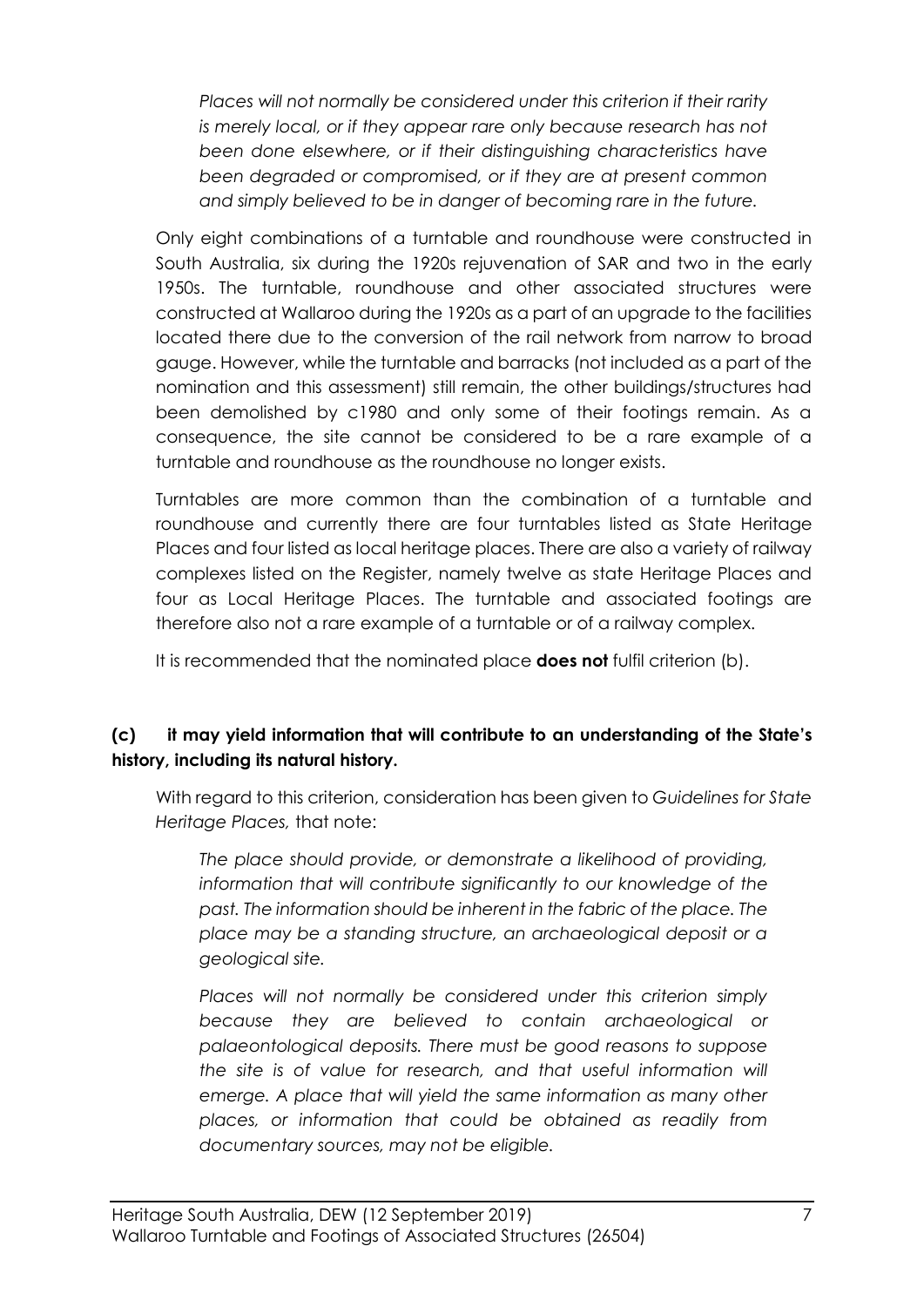The Wallaroo turntable and footings of associated structures were constructed in the mid-1920s as part of the conversion of the rail network from narrow to broad gauge. There is nothing in the physical fabric, documentary or oral history evidence relating to the turntable and footings of associated structures to indicate that the place is likely to contain physical evidence not currently visible that will contribute meaningfully to an understanding of South Australia's history. The construction of turntables and roundhouses in South Australia during the 1920s is well documented. Furthermore, little remains of the associated structures, including the roundhouse, and their ability to yield information about the site that is not already known is highly unlikely.

It is recommended that the nominated place **does not** fulfil criterion (c).

# **(d) it is an outstanding representative of a particular class of places of cultural significance.**

With regard to this criterion, consideration has been given to *Guidelines for State Heritage Places,* that note:

*The place should be capable of providing understanding of the category of places which it represents. It should be typical of a wider*  range of such places, and in a good state of integrity, that is, still *faithfully presenting its historical message.*

*Places will not be considered simply because they are members of a class, they must be both notable examples and well-preserved. Places will be excluded if their characteristics do not clearly typify the class, or if they were very like many other places, or if their representative qualities had been degraded or lost. However, places will not be excluded from the Register merely because other similar places are included.*

The nominated place is not an outstanding representative of the class of places known as turntables, turntables and roundhouses, and/or railway complexes. The intactness of the site has been seriously compromised due to the removal of most structures from the site, with the exception of their footings and the turntable. The removal of the structures occurred in c1980 and since then the turntable and footings have continued to degrade. Consequently, both the integrity and intactness of the site has been compromised to such an extent that the place can no longer be considered to be an outstanding representative of a turntable, turntable and roundhouse, or a railway complex.

It is recommended that the nominated place **does not** fulfil criterion (d).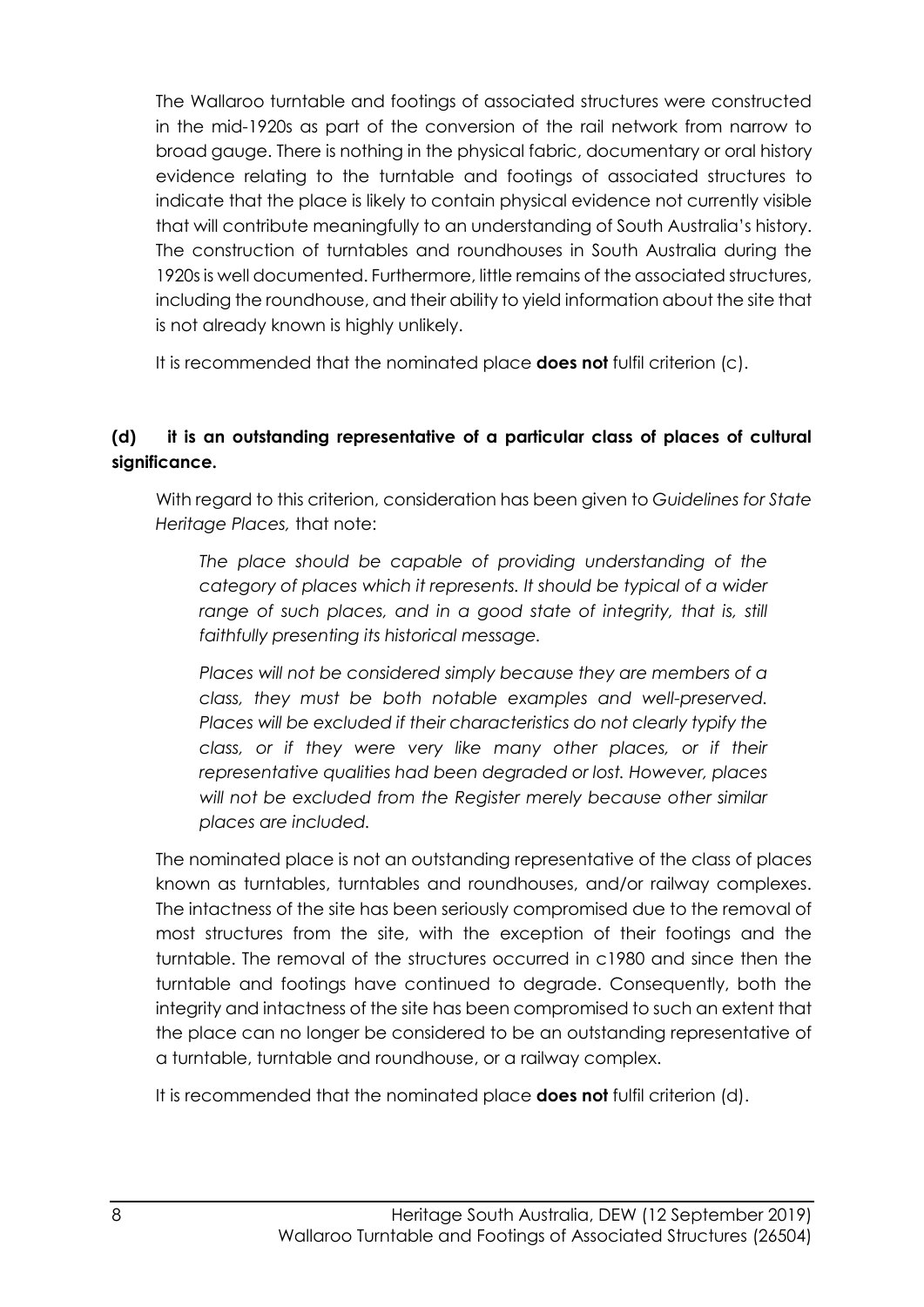# **(e) it demonstrates a high degree of creative, aesthetic or technical accomplishment or is an outstanding representative of particular construction techniques or design characteristics.**

With regard to this criterion, consideration has been given to *Guidelines for State Heritage Places,* that note:

*The place should show qualities of innovation or departure, beauty or formal design, or represent a new achievement of its times. Breakthroughs in technology or new developments in design would qualify, if the place clearly shows them. A high standard of design skill and originality is expected.*

*Places would not normally be considered under this criterion if their degree of achievement could not be demonstrated, or where their integrity was diminished so that the achievement, while documented, was no longer apparent in the place, or simply because they were the work of a designer who demonstrated innovation elsewhere.*

The Wallaroo turntable and footings of associated structures are typical of the railway infrastructure built in South Australia in the 1920s as a part of Webb's rejuvenation of SAR. Turntables, roundhouses and the other associated structures built at the site, including a coal handling plant, are derived from nineteenth century railway infrastructure. While the use of electricity to power the turntable was new to South Australia in the 1920s, replacing man and horse power, it was not a breakthrough in technology for the time. Further, damage to the turntable has diminished its integrity. Consequently, the turntable and footings of associated structures do not demonstrate a high degree of creative or technical accomplishment and are not an outstanding representative of particular construction techniques or design characteristics.

It is recommended that the nominated place **does not** fulfil criterion (e).

# **(f) it has strong cultural or spiritual association for the community or a group within it.**

With regard to this criterion, consideration has been given to *Guidelines for State Heritage Places,* that note:

*The place should be one which the community or a significant cultural group have held in high regard for an extended period. This must be much stronger than people's normal attachment to their surroundings. The association may in some instances be in folklore rather than in reality.*

*Places will not be considered if their associations are commonplace by nature, or of recent origin, or recognised by a small number of*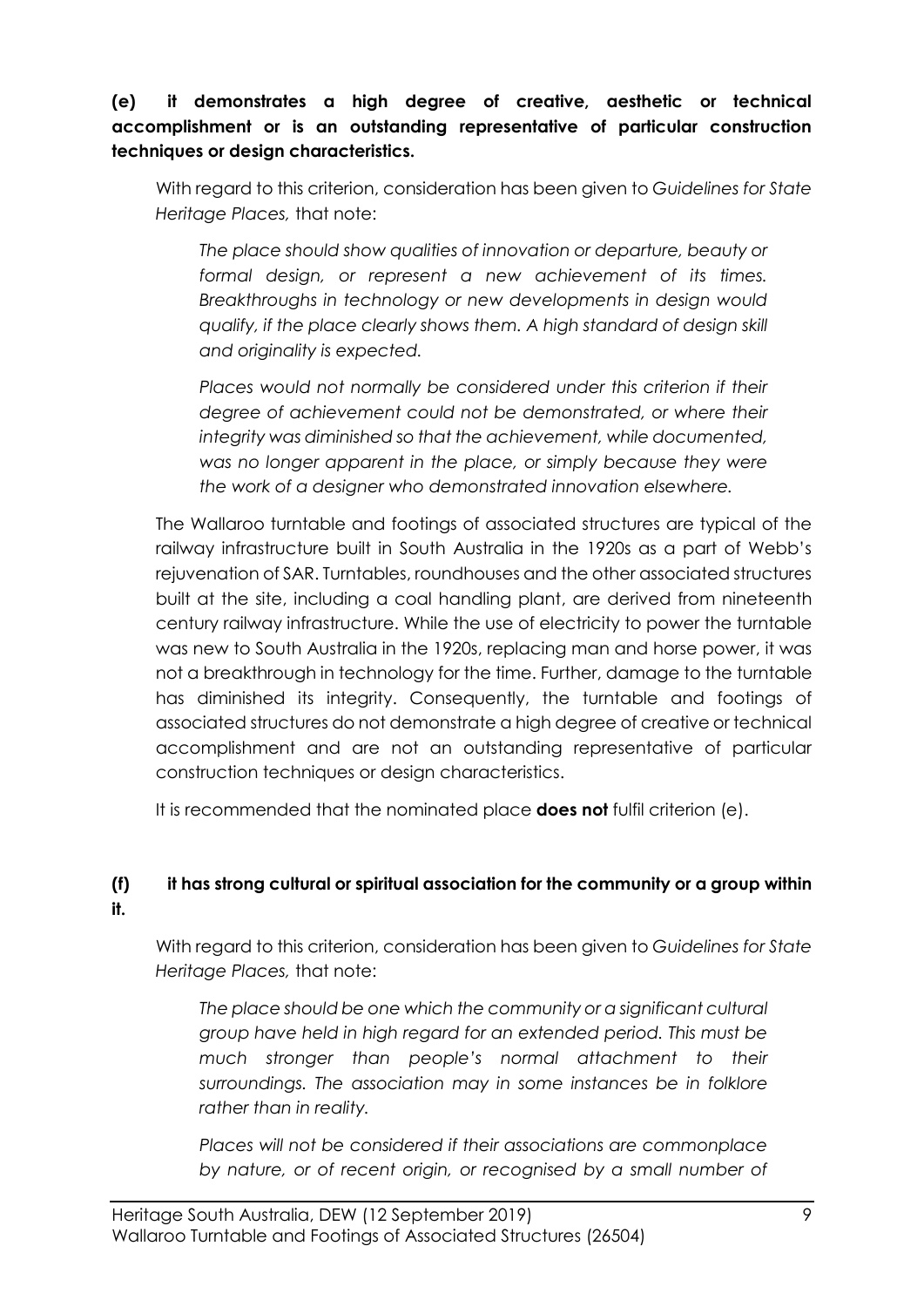*people, or not held very strongly, or held by a group not widely recognised, or cannot be demonstrated satisfactorily to others.*

While there may be some members of the community who are passionate about railway infrastructure, there is no evidence to suggest that there is a significant group within the community who has a strong cultural or spiritual connection with the Wallaroo turntable and the footings of the associated structures. On 14 August 2019, the nomination of the turntable was shared on a popular South Australian-based, pro-heritage, social media site and received very little comment from the followers.

It is recommended that the nominated place **does not** fulfil criterion (f).

# **(g) it has a special association with the life or work of a person or organisation or an event of historical importance.**

With regard to this criterion, consideration has been given to *Guidelines for State Heritage Places,* that note:

*The place must have a close association with a person or group which played a significant part in past events, and that association should be demonstrated in the fabric of the place. The product of a creative person, or the workplace of a person whose contribution was in industry, would be more closely associated with the person's work than would his or her home. Most people are associated with many places in their lifetime, and it must be demonstrated why one place is more significant than others.* 

*Places will not generally be considered under this criterion if they have only brief, incidental or distant association, or if they are associated with persons or groups of little significance, or if they are associated with an event which has left no trace, or if a similar association could be claimed for many places, or if the association cannot be demonstrated. Generally the home or the grave of a notable person will not be entered in the Register unless it has some distinctive attribute, or there is no other physical evidence of the person's life or career in existence.*

The turntable and footings of associated structures were built in the 1920s as part of the Webb era rejuvenation of SAR and is associated with both the work of Webb and SAR. While both Webb and SAR made an influential contribution to South Australia's history, the Wallaroo turntable and footings of associated structures are one of many places that represent those associations. Of particular note are the Peterborough Roundhouse and Turntable (SHP 12694) and the Port Lincoln railway workshops (subject of a different nomination). It is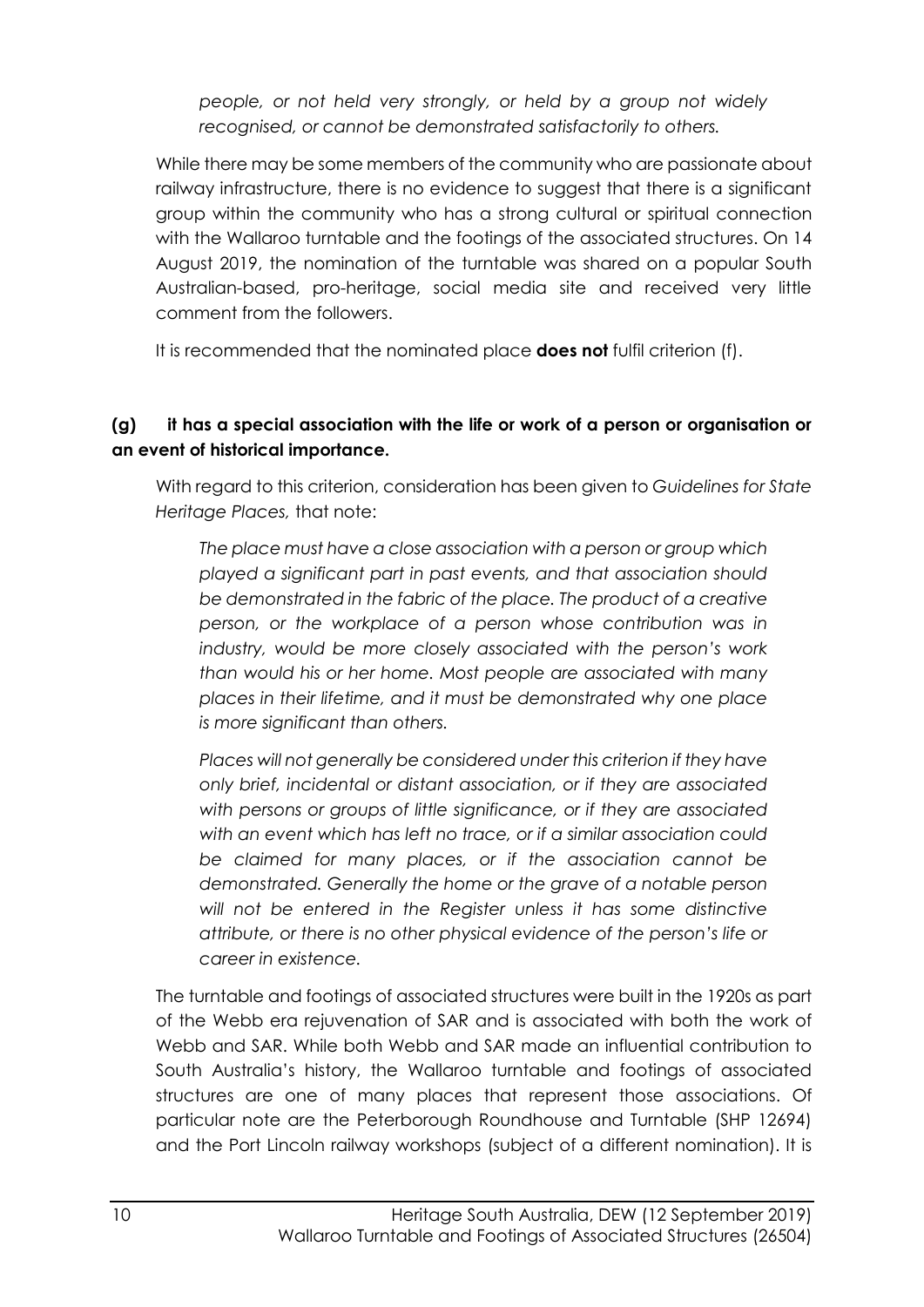these places that better represent the work of both Webb and SAR, as they were major railway hubs that supported the continued development of the State.

It is recommended that the nominated place **does not** fulfil criterion (g).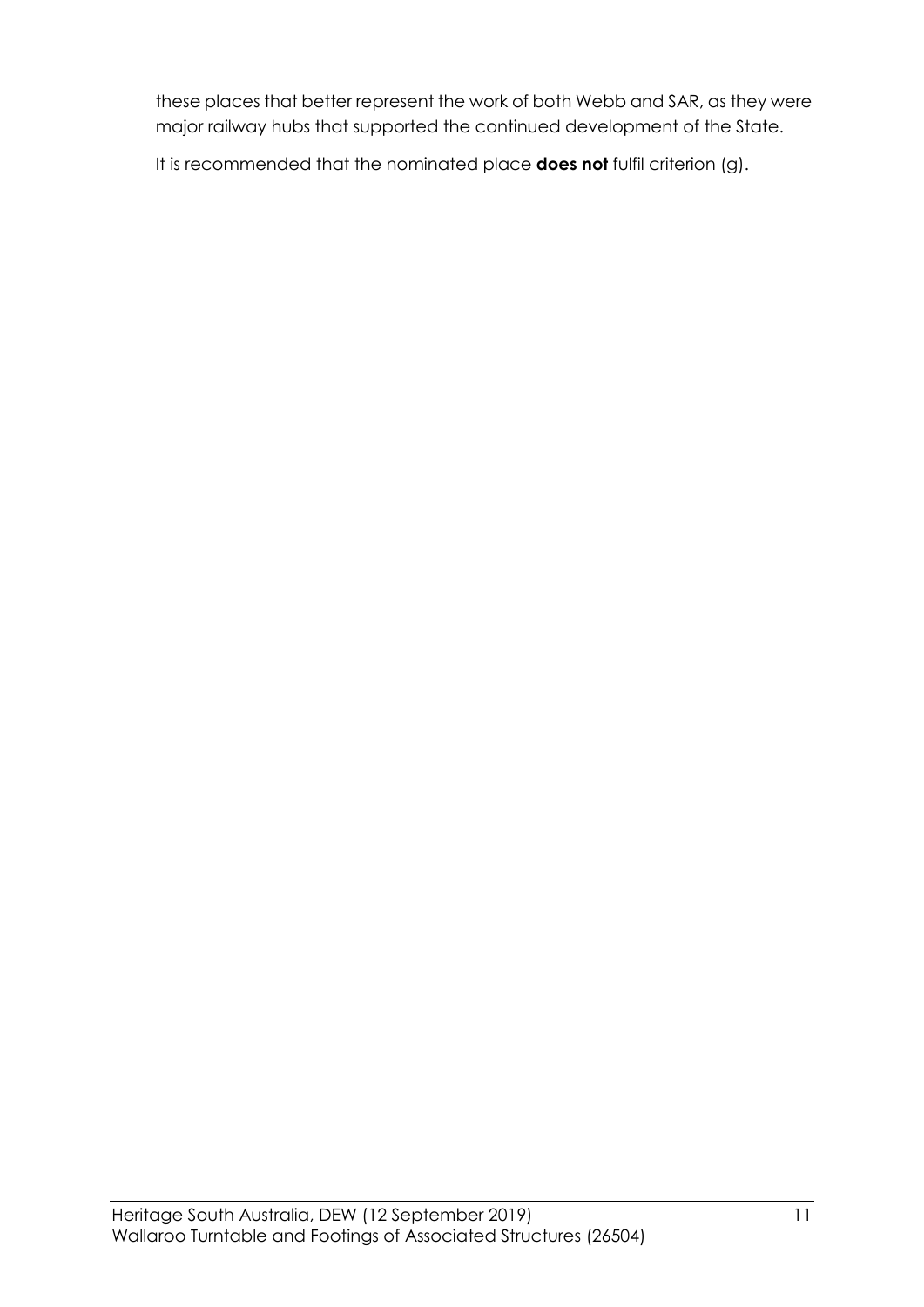# **Bibliography:**

## **Books and Reports**

Donovan & Associates (1992), 'Railway Heritage of South Australia', (Adelaide: National Trust of South Australia).

Drew, Greg (1989), *Discovering Historic Wallaroo*, (Adelaide: Department of Mines and Energy & Corporation of the Town of Wallaroo)

Hall, Daniel (2017), 'Railway Stories From the Cornish Triangle 1920-1955'.

National Trust of South Australia (1975), 'A Concise History of Wallaroo'.

Paterson, Roslyn (ed) (1993), *Thankyou Walter Watson Highes Essays on Northern Yorke Peninsula*, (Akeringa: Roslyn Paterson).

Paton, Philip (1978), *A Pictorial History of Australia's Little Cornwall*, (Adelaide: Rigby).

Stewein, Ron (2011), *A History of the South Australian Railways Controversy and Mr Webb*, (Matraville: Eveleigh Press).

Weidenhofer Architects (1998), 'Heritage of the Yorke Peninsula District Council of the Copper Coast', (Adelaide: Weidenhofer Architects).

### **Newspapers**

'Wallaroo Letter', *Southern Cross* 9 January 1929, p.7.

'Reorganizing the Railways', *Register* 9 February 1926, p.9.

'Wallaroo: a Leading Industrial Centre', *Observer* 14 August 1926, p.44.

'General News Railway Alterations', *Register* 16 December 1926, p.13.

'Wallaroo Letter', *Eyre's Peninsula Tribune* 24 June 1927, p.4.

'Removal of Round House from Wallaroo', *Kadina and Wallaroo Times* 29 September 1950, p.6.

'Parliament in Brief', *Advertiser* 6 November 1952, p.5.

'Further Information Sought Regarding Local Needs', *Kadina and Wallaroo Times* 13 November 1952, p.4.

'Transfer of Wallaroo Workmen', *Kadina and Wallaroo Times* 13 November 1952, p.2.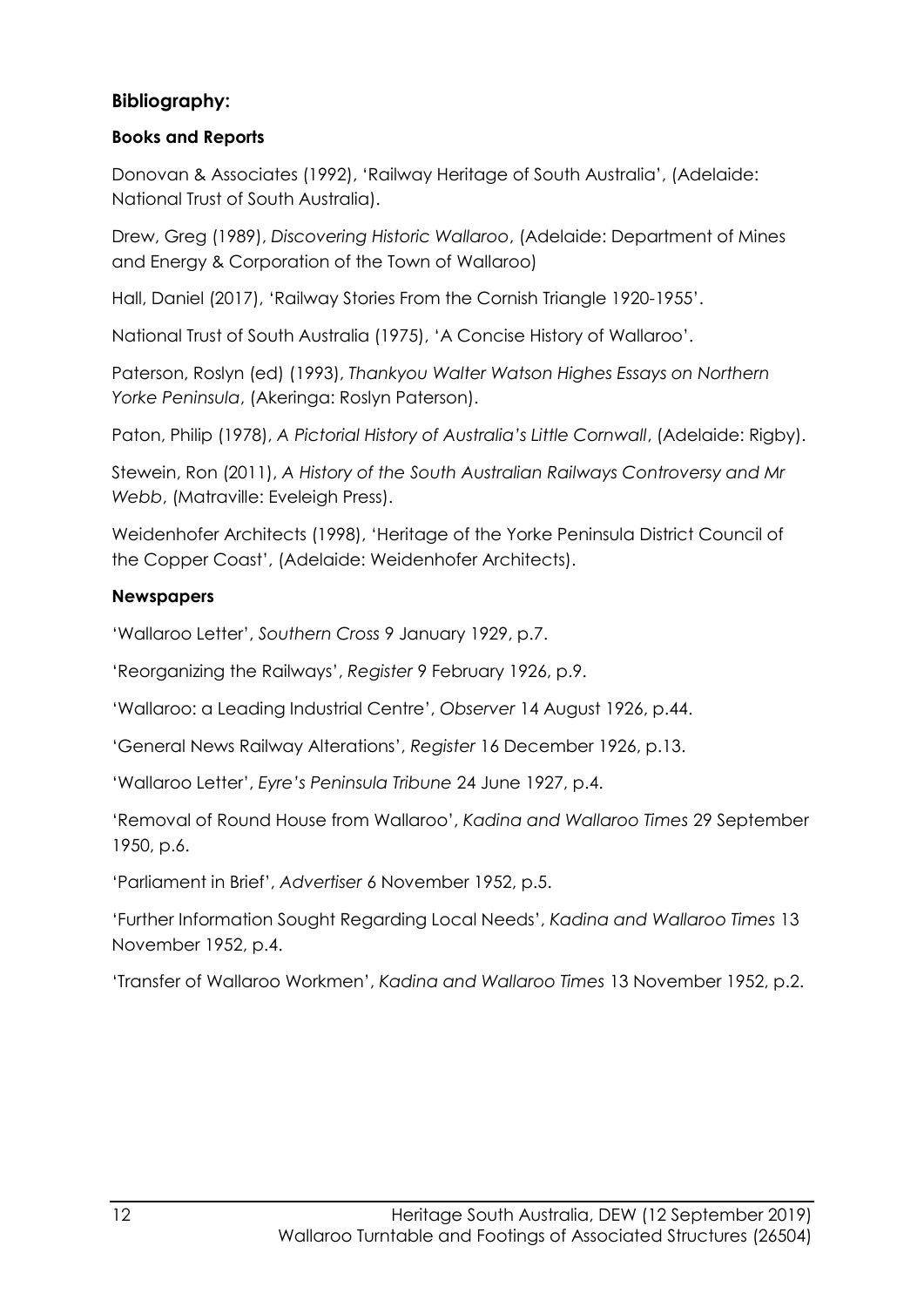#### **SITE RECORD**

| <b>Structures</b>                |                                                      |                          |  |  |  |  |
|----------------------------------|------------------------------------------------------|--------------------------|--|--|--|--|
|                                  |                                                      |                          |  |  |  |  |
| <b>DESCRIPTION OF PLACE:</b>     | Turntable and footings of associated structures      |                          |  |  |  |  |
| <b>DATE OF COMPLETION:</b>       | 1926                                                 |                          |  |  |  |  |
| <b>REGISTER STATUS:</b>          | Nominated                                            |                          |  |  |  |  |
|                                  | 12 June 2019                                         |                          |  |  |  |  |
| <b>CURRENT USE:</b>              | Unused<br>1980 to present                            |                          |  |  |  |  |
|                                  |                                                      |                          |  |  |  |  |
| <b>PREVIOUS USE(S):</b>          | Turntable, roundhouse and various railway structures |                          |  |  |  |  |
|                                  | $1926 - ?$                                           |                          |  |  |  |  |
| <b>BUILDER:</b>                  | South Australian Railways                            |                          |  |  |  |  |
|                                  | 1926                                                 |                          |  |  |  |  |
| <b>SUBJECT INDEXING:</b>         | Group:                                               | Transport (Rail)         |  |  |  |  |
|                                  | Category:                                            | Turntable                |  |  |  |  |
| <b>LOCAL GOVERNMENT</b><br>AREA: | Copper Coast Council                                 |                          |  |  |  |  |
| <b>LOCATION:</b>                 | <b>Street No.:</b>                                   | 109                      |  |  |  |  |
|                                  | <b>Street Name:</b>                                  | <b>Chatfield Terrace</b> |  |  |  |  |
|                                  | Town/Suburb: Wallaroo                                |                          |  |  |  |  |
|                                  | <b>Post Code:</b>                                    | 5556                     |  |  |  |  |
| <b>LAND DESCRIPTION:</b>         | <b>Title Ref:</b>                                    | CT 6170/418              |  |  |  |  |
|                                  | <b>Plan No.:</b>                                     | D90525 A30               |  |  |  |  |
|                                  | Hundred:                                             | Wallaroo                 |  |  |  |  |
| <b>MAP REFERENCE:</b>            | <b>MGA Zone</b>                                      | 52                       |  |  |  |  |
|                                  | Easting (X)                                          | 1297017.2586             |  |  |  |  |
|                                  | Northing (Y)                                         | 6211585.2492             |  |  |  |  |
| <b>OWNER:</b>                    |                                                      |                          |  |  |  |  |
| (Land<br>and<br>footings<br>of   |                                                      |                          |  |  |  |  |
| associated structures)           |                                                      |                          |  |  |  |  |
|                                  |                                                      |                          |  |  |  |  |
|                                  |                                                      |                          |  |  |  |  |
|                                  |                                                      |                          |  |  |  |  |

**NAME: Wallaroo Turntable and Footings of Associated PLACE: 26504**

Heritage South Australia, DEW (12 September 2019) 13 Wallaroo Turntable and Footings of Associated Structures (26504)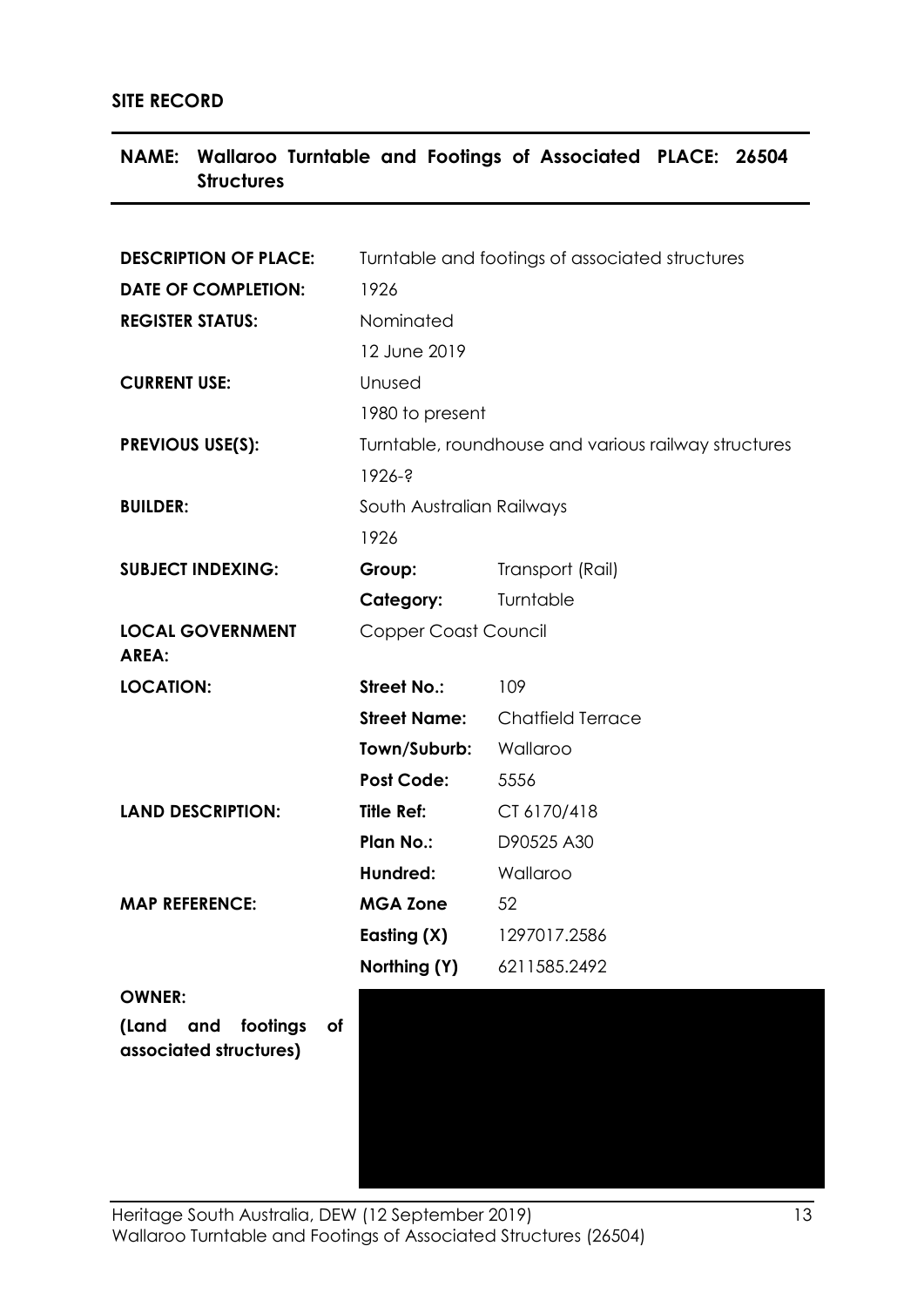**OWNER: (Turntable)**

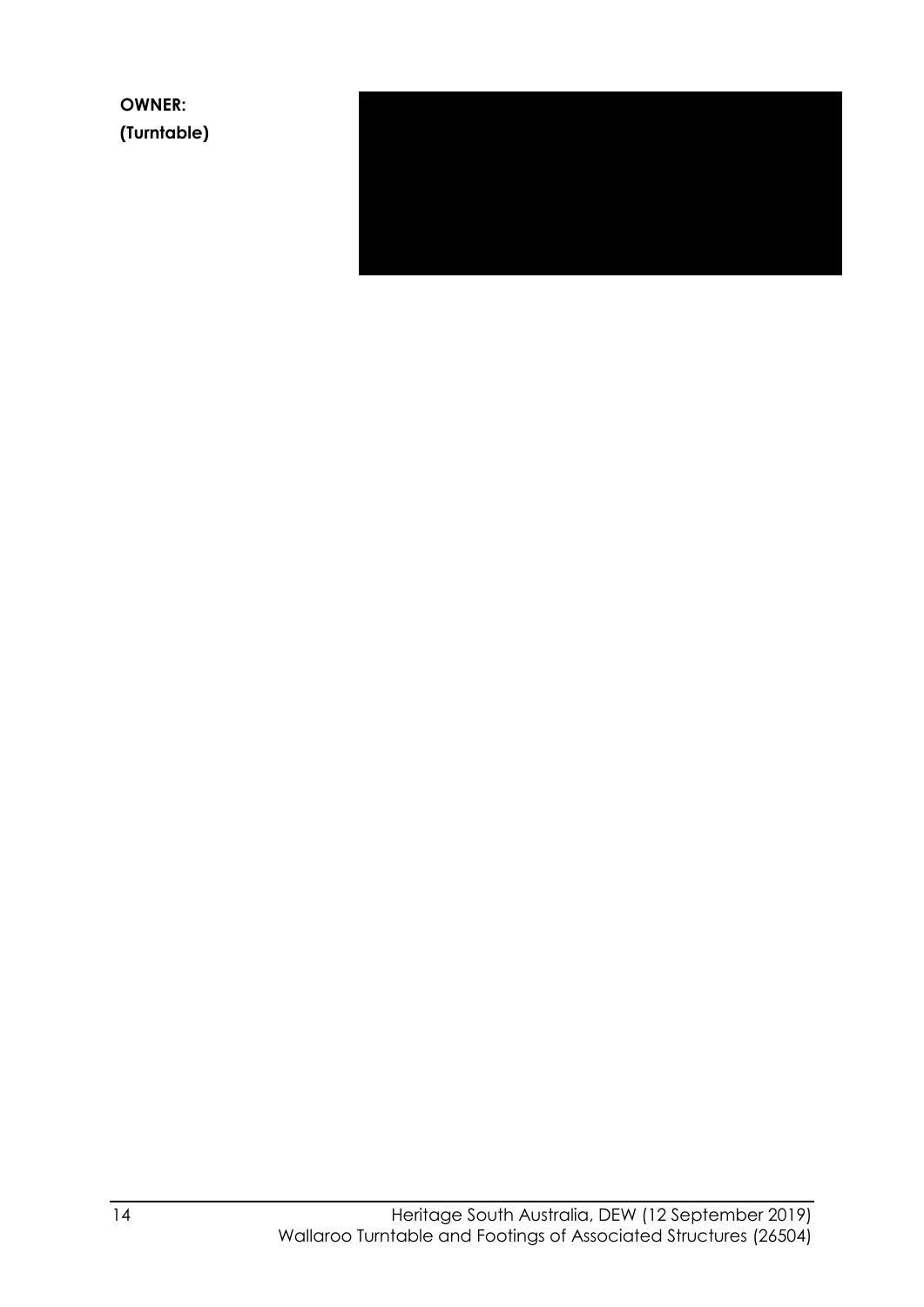#### **SITE PLAN**

**NAME: Wallaroo Turntable and Footings of Associated PLACE: 26504 Structures**



**Wallaroo Turntable and Footings of Associated Structures** 

109 Chatfield Terrace Wallaroo, CT 6170/418 A90525 A30 Hundred of Wallaroo

#### **Legend 1 N**

Parcel Boundaries

Approximate extent turntable and footings of associated structures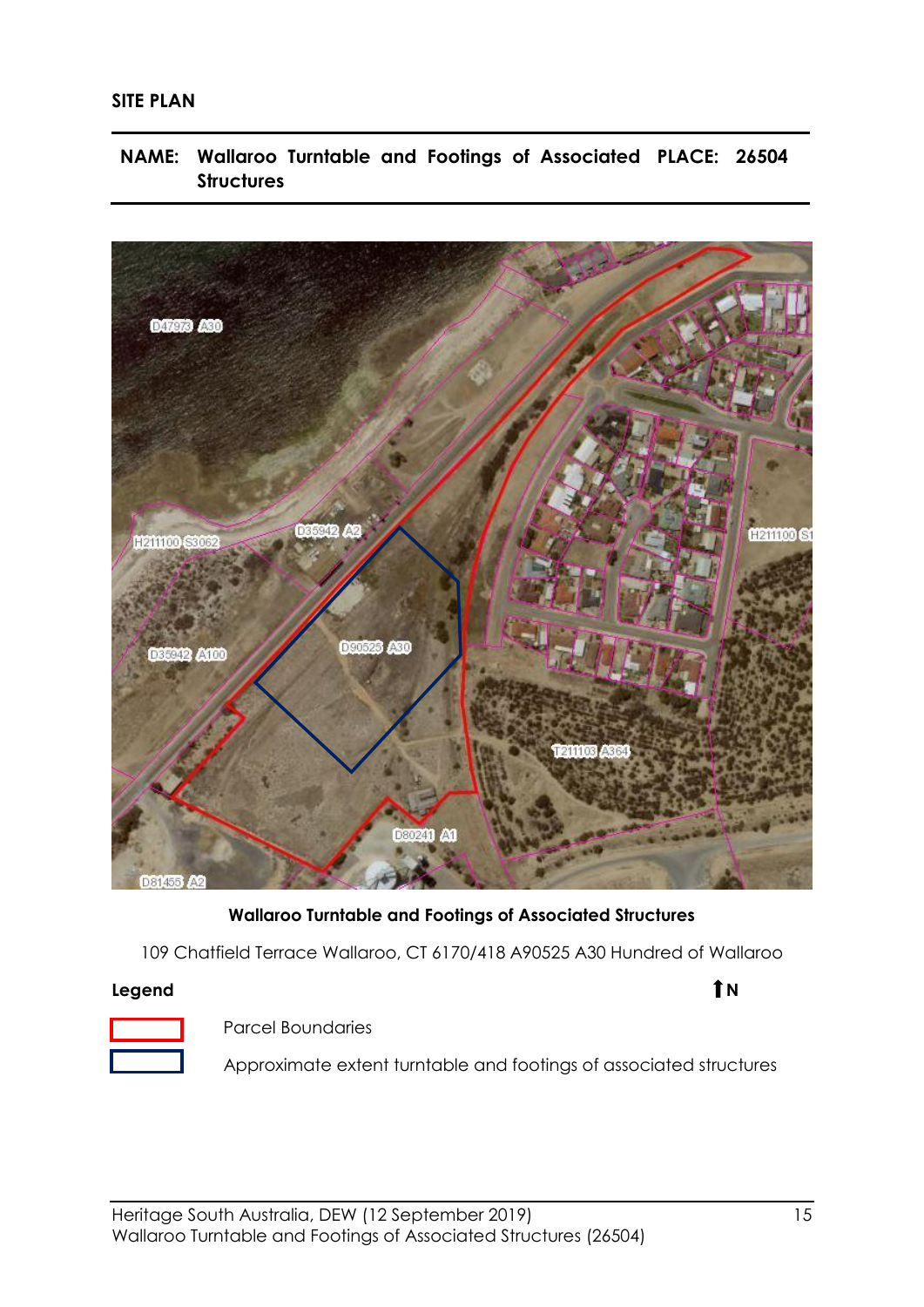#### **PHOTOS**

**NAME: Wallaroo Turntable and Footings of Associated PLACE: 26504 Structures**



**Aerial Image showing the site of the turntable and associated railway structures Wallaroo as they appear in 2019**

Source: ENVMaps



**Aerial image showing the location of the turntable and remaining footings of the roundhouse as they appear in 2019**

Source: ENVMaps